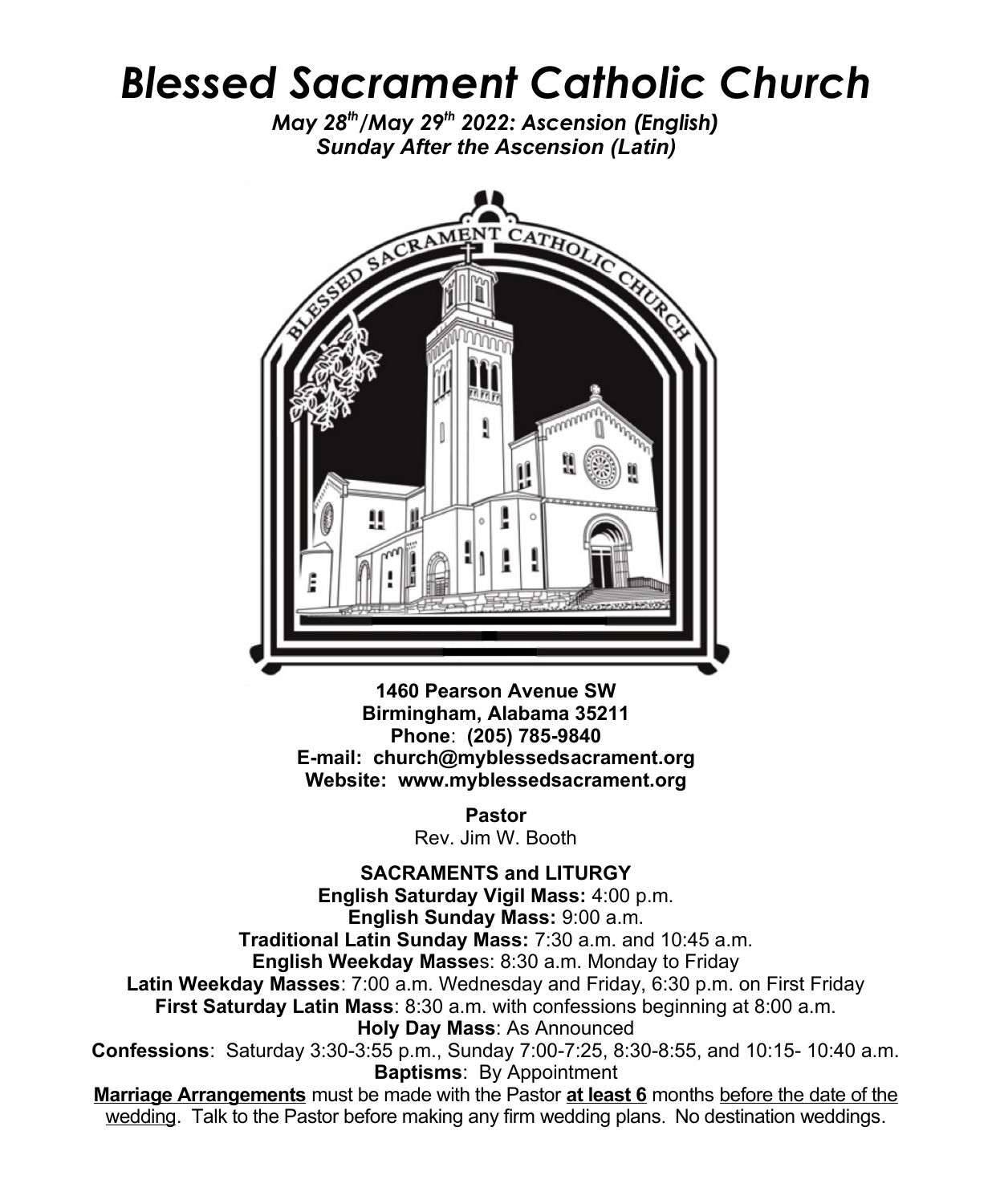**COVID-19 RESPONSE, MASS & DEVOTIONS**: We have an additional Sunday Latin Mass at 7:30, to aid in the social distancing, and continues on a provisional basis.

**NOTE ON CONFESSIONS**: If there is a significant line for confession, Fr Booth might say part of the formula of absolution while the penitent recites the act of contrition. The full formula of absolution is always said, but the first part might be said softly during the act of contrition. Thus, you might only hear "and I absolve you from your sins, in the name of the Father, and of the Son, and of the Holy Spirit."

**WELCOME** to all of our visitors: We are glad you have attended Mass with us. If you wish to join Blessed Sacrament, please pick up a parish census form at the Religious Goods Counter located in the vestibule of the front entrance.

**IN MEMORIAM**: In memory of Glenn A. Varnell, the sanctuary lamp will burn for the repose of his soul from May  $29<sup>th</sup>$  to June  $4<sup>th</sup>$ . The sanctuary lamp will burn for the repose of Fr Bill Jones from June  $5<sup>th</sup>$  until June  $11<sup>th</sup>$ .

**FIRST FRIDAY**: We will have our First Friday English Mass on June 3<sup>rd</sup> at 8:30 a.m. in the Rectory followed with Adoration and Benediction and a Latin Low Mass at 6:30 p.m. in the Church.

**FIRST SATURDAY**: First Saturday Mass will be offered in Latin at 8:30 a.m. on June 4<sup>th</sup>. Altar server training, choir practice, and Martha and Mary Altar Sodality will follow Mass.

**FIRST SUNDAY**: Next Sunday is the first Sunday of the month. There will be coffee and donuts following the 9:00 Mass.

**BEWARE OF TREE**: An old and very large tree behind and to the east of the church has split and is poised to split again. This tree is scheduled to be cut down in early June. In the mean time, please keep away from this tree for the sake of safety. Trees will likely be planted in its stead.

**PRAY FOR OUR SEMINARIANS:** Please pray for our seminarians: Daniel Sessions, Charles Deering, Matthew Gubenski, Patrick DePew, Max Gallegos, John Gardiner, Andrew Vickery, John Paul Stepnowski, Collins Hess, Hunter Limbaugh, Francisco Rodriguez, Adam Sellers, and Dominic Rumore. May more good men to answer God's call to the priesthood.

2022 HIGH MASS SCHEDULE: The High Mass schedule for the 10:45 a.m. Mass is as follows: Every second, third, and fourth Sunday of the month with the addition of Corpus Christi (Thursday, June  $16<sup>th</sup>$ ), All Saints (Tuesday, November  $1<sup>st</sup>$ ), and Immaculate Conception (Thursday, December  $8<sup>th</sup>$ ).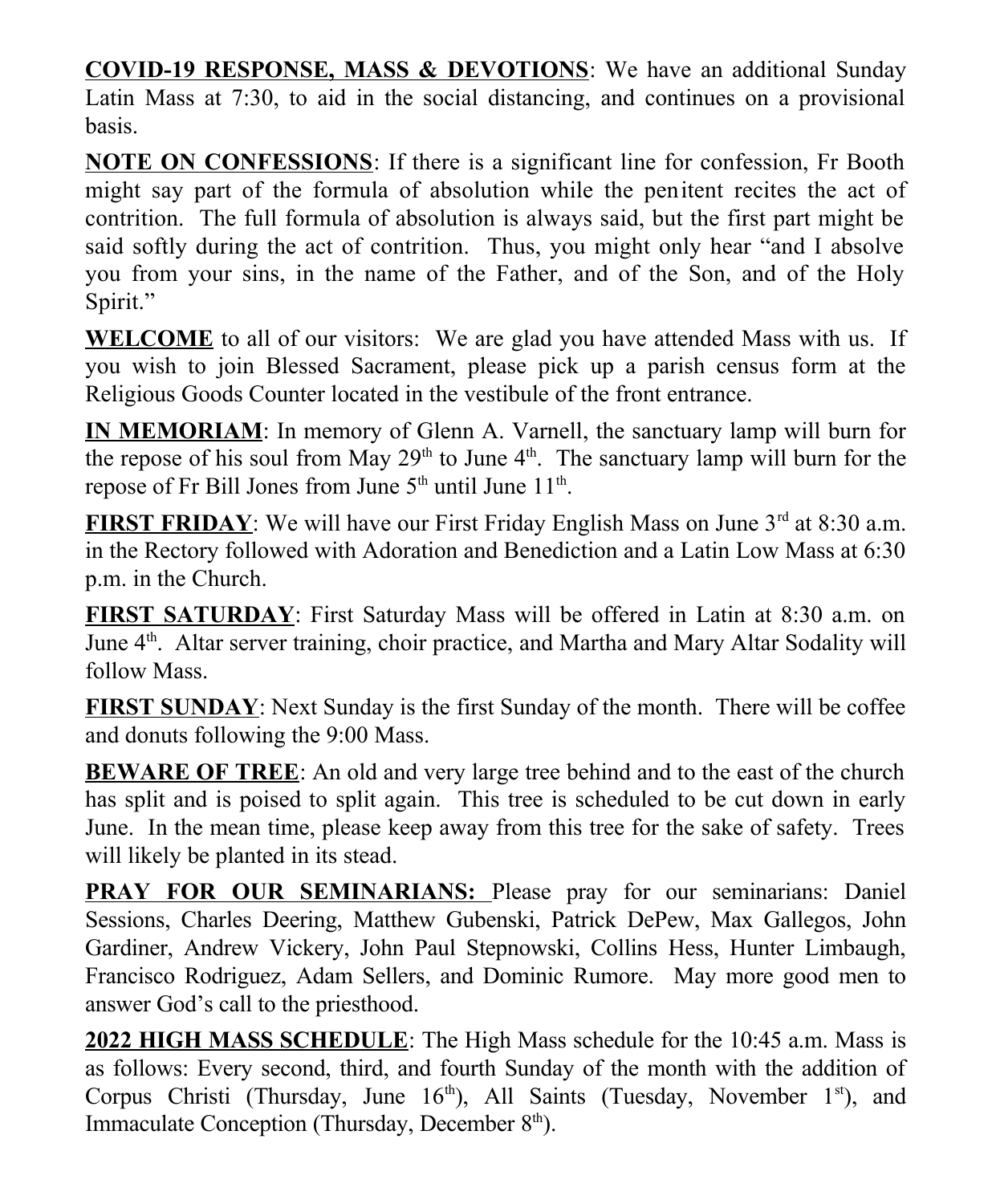**PARISH SUPPORT**: The collection last week was \$7499 and \$250 was donated to the Preservation Fund. Many thanks for your generosity.

**NOTE ON MASS INTENTIONS**: There is about a seven-month backlog on Mass Intentions. Thus, requested Mass dates cannot always be honored.

## **MASS SCHEDULE AND INTENTIONS**: (\*Masses in the Rectory Chapel)

| Sat, May $28$ :            |              | 4:00 p.m. † Jerry Bryant (by Julia Bryant)                   |
|----------------------------|--------------|--------------------------------------------------------------|
|                            |              | Sun, May 29: $7:30$ a.m. † Jerry Bryant (by Lynn Bryant)     |
|                            | $9:00$ a.m.  | Pro Populo                                                   |
|                            | $10:45$ a.m. | Special Intention for Marc Ross Payte (by the Lang Family)   |
| Mon, May 30: *8:30 a.m.    |              | Special Intention for Rose Sheffler (by the Lang Family)     |
| Tues, May 31: *8:30 a.m.   |              | Special Intention for Eben Sheffler (by the Lang Family)     |
| Wed, June 1: *7:00 a.m.    |              | Special Intention for Fr Biggs Hurley (by the Lang Family)   |
|                            | $*8:30$ a.m. | Special Intention for Rebecca Fernandes (by the Rumore       |
|                            |              | Family)                                                      |
| Thur, June 2: $*8:30$ a.m. |              | Special Intention for Bettye Carrico (by the Rumore Family)  |
|                            | $6:30$ p.m.  | Special Intention for Brendan D'Amato (by the Rumore         |
|                            |              | Family)                                                      |
| Fri, June 3:               | *8:30 a.m.   | Special Intention for Dominic Rumore (by the Rumore Family)  |
|                            | $6:30$ p.m.  | Ann Roberts (by the Rumore Family)                           |
| Sat, June 4:               |              | 8:30 a.m. † Eugene Mason (by Mary & Betty Mason)             |
|                            |              | 4:00 p.m. † Eugene Mason (by Mary & Betty Mason)             |
| Sun, June $5$ :            | $7:30$ a.m.  | Special Intention for Mary Jo Fernandes (by the Hahn Family) |
|                            | $9:00$ a.m.  | Pro Populo                                                   |
|                            | $10:45$ a.m. | Special Intention for Kolby Ann Rumore (by the Hahn Family)  |

PLEASE PRAY FOR THE SICK AND HOMEBOUND especially Sam Montalbano, Josie Nickell, Gloria Archambault, Don Williams, James Bonner, Matthew Clune Sr., Ronnie Buchanan, Barbara Williams, Gail McMahon, Gracimo Ribeiro Bento, Bob Wiseman, Eve Moore, Aaron Minjares, Bill Dinan, Carol Brandley, Eddie Hunter, Lawrence Brandley, Pete Ransom, Jerry Joiner, Beryl Curtis, Nicole Copeland, Linda Cooper, Lee Dinan, Danny Rohling, Kay Dorion, Krissy Chism, William Scroggins, Lamar Smith, Paul Herrmann, Wayne Little, Maria Morin, Andrea Little, Joseph Edwards, George Dunham, Fran Costanza, Christine Cover, Thatcher Kerzie, Malcolm Perry, Koslyn Chism, Kathleen Strawmeyer, and Stephanie Perry.

## **NEXT WEEK'S MASS READINGS**

| $4:00$ p.m. Pentecost  | Gen 11:1-9, Rom 8:22-27, Jn 7:37-39          |
|------------------------|----------------------------------------------|
| 7:30 a.m. Pentecost    | Acts 2:1-11, Jn 14:23-31                     |
| 9:00 a.m. Pentecost    | Acts 2:1-11, 1Cor 12:3-7, 12-13, Jn 20:19-23 |
| $10:45$ a.m. Pentecost | Acts 2:1-11. Jn 14:23-31                     |